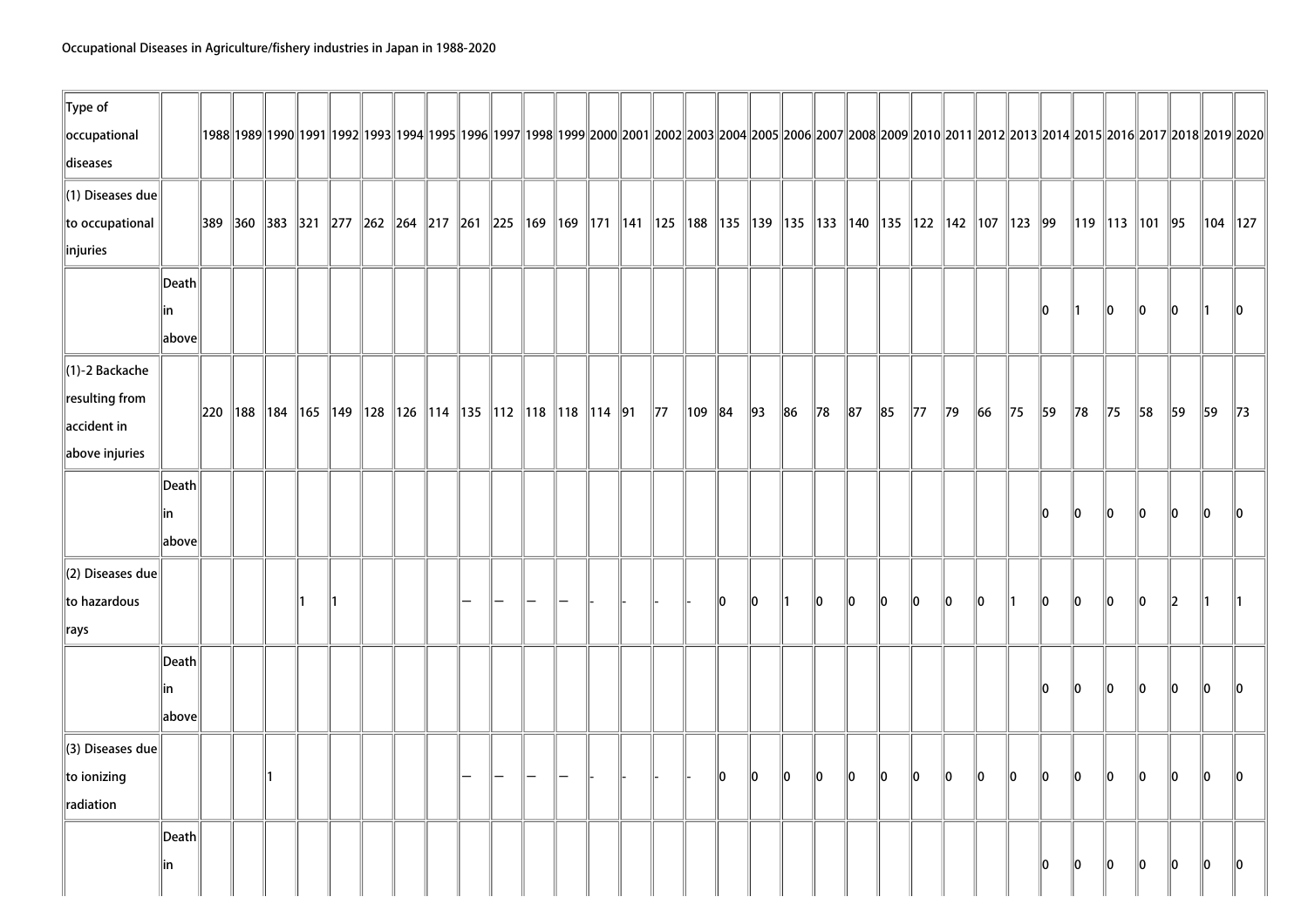|                              | $\ $ above $\ $       |               |               |               |               |                 |               |         |    |                   |                          |               |                   |               |               |               |               |                |                |                |         |           |               |            |          |                |          |          |                |                |                |                |                |                |
|------------------------------|-----------------------|---------------|---------------|---------------|---------------|-----------------|---------------|---------|----|-------------------|--------------------------|---------------|-------------------|---------------|---------------|---------------|---------------|----------------|----------------|----------------|---------|-----------|---------------|------------|----------|----------------|----------|----------|----------------|----------------|----------------|----------------|----------------|----------------|
| $\ $ (4) Diseases due        |                       |               |               |               |               |                 |               |         |    |                   |                          |               |                   |               |               |               |               |                |                |                |         |           |               |            |          |                |          |          |                |                |                |                |                |                |
| $\ $ to abnormal             |                       | $\parallel$ 4 | $\vert$ 6     | $\ 2\ $       | $\parallel$ 3 | $\parallel$ 3   | $\ 2\ $       | $\ 2\ $ | ∥1 | $\qquad \qquad -$ | ∥1                       | $\parallel$ 1 | $\mathsf{I}$      | $\mathbf{11}$ | $\parallel$ 1 | $\parallel$ 1 | $\parallel$ 3 | $\parallel$ 1  | 14             | $\parallel$ 1  | $\ 2\ $ | 12        | 12            | 13         | 15       | $\ 2\ $        | 3        | ∥1       | $\parallel$ 2  | 10             | 11             | 10             | $\parallel$ 2  | $\parallel$ 1  |
| atmospheric                  |                       |               |               |               |               |                 |               |         |    |                   |                          |               |                   |               |               |               |               |                |                |                |         |           |               |            |          |                |          |          |                |                |                |                |                |                |
| $\ $ pressure                |                       |               |               |               |               |                 |               |         |    |                   |                          |               |                   |               |               |               |               |                |                |                |         |           |               |            |          |                |          |          |                |                |                |                |                |                |
|                              | $\vert$ Death $\vert$ |               |               |               |               |                 |               |         |    |                   |                          |               |                   |               |               |               |               |                |                |                |         |           |               |            |          |                |          |          |                |                |                |                |                |                |
|                              | in                    |               |               |               |               |                 |               |         |    |                   |                          |               |                   |               |               |               |               |                |                |                |         |           |               |            |          |                |          | 10       | 11             | 10             | 10             | 10             | 10             | $\parallel$ 1  |
|                              | above                 |               |               |               |               |                 |               |         |    |                   |                          |               |                   |               |               |               |               |                |                |                |         |           |               |            |          |                |          |          |                |                |                |                |                |                |
| $\ $ (5) Diseases due        |                       |               |               |               |               |                 |               |         |    |                   |                          |               |                   |               |               |               |               |                |                |                |         |           |               |            |          |                |          |          |                |                |                |                |                |                |
| $\ $ to abnormal             |                       | 5             | $\parallel$ 3 | $\parallel$ 4 | $\parallel$ 7 | $\vert 6 \vert$ |               | ∥4      | ∥4 | $\parallel$ 7     | $\parallel$ 2            | $\parallel$ 5 | $\parallel$ 5     | $\ 2\ $       | 13            | $\vert$ 9     | $\parallel$ 3 | $\parallel$ 11 | $\parallel$ 11 | $\parallel$ 10 | $\ $ 16 | $\vert$ 9 | $\parallel$ 4 | $\vert$ 34 | $\ 23\ $ | $\parallel$ 19 | $\ 25\ $ | $\ 26\ $ | $\parallel$ 23 | $\parallel$ 31 | $\parallel$ 32 | $\parallel$ 51 | $\parallel$ 35 | $\parallel$ 31 |
| $\parallel$ temperature      |                       |               |               |               |               |                 |               |         |    |                   |                          |               |                   |               |               |               |               |                |                |                |         |           |               |            |          |                |          |          |                |                |                |                |                |                |
|                              | $\vert$ Death $\vert$ |               |               |               |               |                 |               |         |    |                   |                          |               |                   |               |               |               |               |                |                |                |         |           |               |            |          |                |          |          |                |                |                |                |                |                |
|                              | in                    |               |               |               |               |                 |               |         |    |                   |                          |               |                   |               |               |               |               |                |                |                |         |           |               |            |          |                |          | 2        | 11             | $\parallel$ 2  | 2              |                | 10             | $\parallel$ 1  |
|                              | above                 |               |               |               |               |                 |               |         |    |                   |                          |               |                   |               |               |               |               |                |                |                |         |           |               |            |          |                |          |          |                |                |                |                |                |                |
| $\ $ (5)-2 Heat              |                       |               |               |               |               |                 |               |         |    |                   |                          |               |                   |               |               |               |               |                |                |                |         |           |               |            |          |                |          |          |                |                |                |                |                |                |
| stroke in above              |                       |               |               |               |               |                 |               |         |    |                   |                          |               |                   |               |               |               |               |                |                |                |         |           |               |            |          |                |          |          |                |                |                |                |                |                |
| abnormal                     |                       |               |               |               |               |                 |               |         |    |                   |                          |               |                   |               |               |               |               |                |                |                |         |           |               |            |          |                |          | $\ 24$   | $\ 22\ $       | $\ 28$         | 30             | 50             | 34             | $\ 28$         |
| temperature                  |                       |               |               |               |               |                 |               |         |    |                   |                          |               |                   |               |               |               |               |                |                |                |         |           |               |            |          |                |          |          |                |                |                |                |                |                |
|                              | $\vert$ Death $\vert$ |               |               |               |               |                 |               |         |    |                   |                          |               |                   |               |               |               |               |                |                |                |         |           |               |            |          |                |          |          |                |                |                |                |                |                |
|                              | in                    |               |               |               |               |                 |               |         |    |                   |                          |               |                   |               |               |               |               |                |                |                |         |           |               |            |          |                |          | 12       | ∥1             | $\ 2\ $        | 2              | 11             | 10             | $\parallel$ 1  |
|                              | above                 |               |               |               |               |                 |               |         |    |                   |                          |               |                   |               |               |               |               |                |                |                |         |           |               |            |          |                |          |          |                |                |                |                |                |                |
| $\parallel$ (6) Ear diseases |                       |               |               |               |               |                 |               |         |    |                   |                          |               |                   |               |               |               |               |                |                |                |         |           |               |            |          |                |          |          |                |                |                |                |                |                |
| due to noise                 |                       |               |               |               | 11            |                 |               |         |    |                   |                          |               |                   |               |               |               |               | 10             | 10             | $\ 0\ $        | 10      | 10        | 10            | 10         | 10       | llo            | 10       | llo      | ∥o             | $\ 0\ $        | 10             | 10             | 10             | $\ 0\ $        |
|                              | $\ $ Death $\ $       |               |               |               |               |                 |               |         |    |                   |                          |               |                   |               |               |               |               |                |                |                |         |           |               |            |          |                |          |          |                |                |                |                |                |                |
|                              | ∥in                   |               |               |               |               |                 |               |         |    |                   |                          |               |                   |               |               |               |               |                |                |                |         |           |               |            |          |                |          | 10       | ∥o             | $\ 0\ $        | 10             | 10             | 10             | 10             |
|                              | above                 |               |               |               |               |                 |               |         |    |                   |                          |               |                   |               |               |               |               |                |                |                |         |           |               |            |          |                |          |          |                |                |                |                |                |                |
| $\Vert$ (7) Diseases due     |                       |               |               |               |               |                 |               |         |    |                   |                          |               |                   |               |               |               |               |                |                |                |         |           |               |            |          |                |          |          |                |                |                |                |                |                |
| $\ $ to factors other        |                       |               |               |               | ∥1            | $\parallel$ 1   | $\parallel$ 1 |         |    | -                 | $\overline{\phantom{a}}$ | $\mathsf{l}$  | $\qquad \qquad -$ | $\mathbf{11}$ | $\parallel$ 1 | ⊪             | $\parallel$ 1 | $\parallel$ 1  | $\parallel$ 1  | $\parallel$ 1  | 1       | 11        | 2             | 10         | 12       | ∥1             | 10       | ∥1       | 3              | 3              | 11             | 10             | 4              | $\parallel$ 1  |
| than (2) to (6)              |                       |               |               |               |               |                 |               |         |    |                   |                          |               |                   |               |               |               |               |                |                |                |         |           |               |            |          |                |          |          |                |                |                |                |                |                |
|                              |                       |               |               |               |               |                 |               |         |    |                   |                          |               |                   |               |               |               |               |                |                |                |         |           |               |            |          |                |          |          |                |                |                |                |                |                |
|                              | $\ $ Death $\ $       |               |               |               |               |                 |               |         |    |                   |                          |               |                   |               |               |               |               |                |                |                |         |           |               |            |          |                |          |          |                |                |                |                |                |                |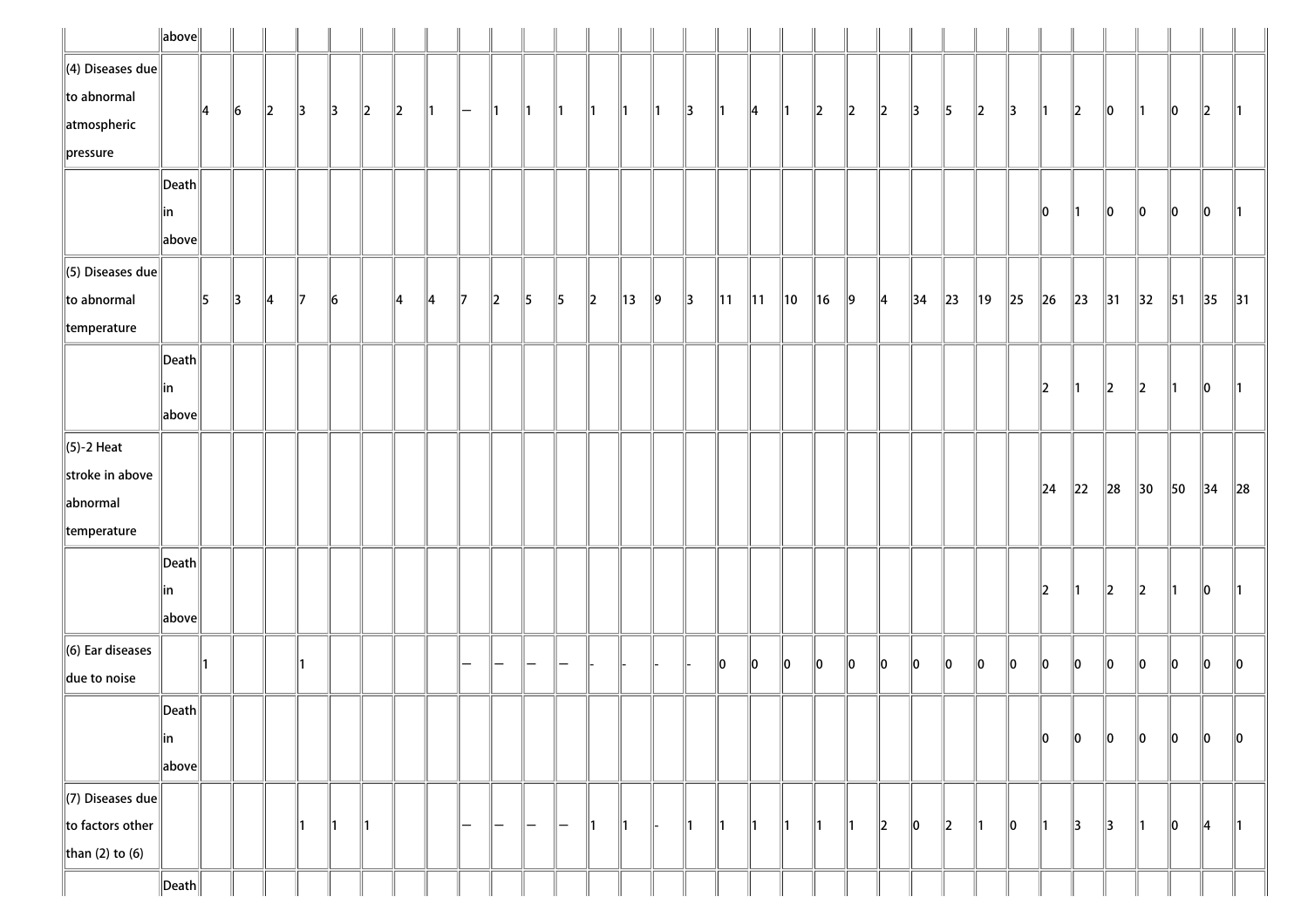|                                                                                                                                            | $\parallel$ in<br>$\ $ above $\ $         |    |    |    |               |           |               |         |         |               |              |               |               |               |    |               |         |               |         |         |         |               |         |               |               |               |               | llo           | $\ 0\ $       | $\ 0\ $ | $\ 0\ $       | $\ 0\ $       | 10            | $\parallel$ 0 |
|--------------------------------------------------------------------------------------------------------------------------------------------|-------------------------------------------|----|----|----|---------------|-----------|---------------|---------|---------|---------------|--------------|---------------|---------------|---------------|----|---------------|---------|---------------|---------|---------|---------|---------------|---------|---------------|---------------|---------------|---------------|---------------|---------------|---------|---------------|---------------|---------------|---------------|
| $\ $ (8) Diseases of<br>locomotion and<br>internal organs<br>$\parallel$ due to heavy<br>$\parallel$ and excessive<br>work load            |                                           |    | 4  | 3  | $\ 6\ $       | $\ 2\ $   | $\parallel$ 3 | 11      | $\ 2\ $ | 14            | $\mathbb{I}$ | 5             | $\parallel$ 5 | 10            |    | 11            | 5       | 4             | 14      | $\ 2\ $ | 5       | $\ 2\ $       | ∥1      | $\ 2\ $       | $\parallel$ 3 | $\parallel$ 4 | $\ 2\ $       | $\ 2\ $       | $\ 2\ $       | $\ 0\ $ | ∥1            | $\ 2\ $       | 11            |               |
|                                                                                                                                            | $\ $ Death $\ $<br>∥in<br>$\ $ above $\ $ |    |    |    |               |           |               |         |         |               |              |               |               |               |    |               |         |               |         |         |         |               |         |               |               |               |               | $\ 0\ $       | $\ 0\ $       | $\ 0\ $ | $\ 0\ $       | $\ 0\ $       | $\ 0\ $       | 10            |
| $\Vert(9)\Vert$<br>  Occupational<br>$\ $ lower back pain $\ $<br>$\parallel$ excluding that<br>caused by<br>occupational<br>$\ $ injuries |                                           | 3  | 17 | 11 |               |           |               | 11      | $\ 2\ $ | $\vert$ 2     | ∥1           | 11            | ∥1            | $\ 2\ $       | ∥1 | $\parallel$ 3 | $\ 2\ $ | $\parallel$ 3 | $\ _2$  | ∥1      | $\ 0\ $ | $\ 2\ $       | 1       | $\parallel$ 3 | $\ 0\ $       | $\ 0\ $       | $\ 0\ $       | $\ 0\ $       | $\ 0\ $       | $\ 0\ $ | ∥1            | $\ 0\ $       | $\ 0\ $       | 10            |
|                                                                                                                                            | $\ $ Death $\ $<br>∥in<br>$\ $ above $\ $ |    |    |    |               |           |               |         |         |               |              |               |               |               |    |               |         |               |         |         |         |               |         |               |               |               |               | 10            | llo           | 10      | 10            | llo           | llo.          | ۱n            |
| $\parallel$ (10) Diseases<br>due to vibration                                                                                              |                                           | 13 | 17 | 8  | ∥9            | $\vert$ 2 | ∥12           | 10      | 5       | 11            | 13           | 14            | 14            | $\vert$ 6     | 17 | 11            |         | 14            | 11      | 11      | 10      | 10            | 11      | 11            | 11            | $\parallel$ 3 | lo            | $\ _0$        | $\mathbf{z}$  | 11      | 10            | 11            | lo            | $\mathbb{I}2$ |
|                                                                                                                                            | $\ $ Death $\ $<br> in<br>$\ $ above $\ $ |    |    |    |               |           |               |         |         |               |              |               |               |               |    |               |         |               |         |         |         |               |         |               |               |               |               | $\ 0\ $       | $\ _0$        | $\ _0$  | $\ _0$        | $\ _0$        | $\ _0$        | $\ 0\ $       |
| (11) Disorders<br>$\ $ in fingers and<br>forearms, and<br>cervico-                                                                         |                                           | 12 |    | 8  | $\parallel$ 3 | $\ 2\ $   | ∥4            | $\ 2\ $ | $\ 2\ $ | $\parallel$ 1 | 5            | $\parallel$ 5 | $\parallel$ 5 | $\parallel$ 4 | 3  | 10            | 3       | $\ 9\ $       | $\ 0\ $ | $\ 0\ $ | $\ 2\ $ | $\parallel$ 5 | $\ 9\ $ | $\parallel$ 1 | $\ 2\ $       | $\ 2\ $       | $\parallel$ 4 | $\parallel$ 1 | $\parallel$ 4 | $\ 0\ $ | $\parallel$ 5 | $\parallel$ 5 | $\parallel$ 4 | $\parallel$ 4 |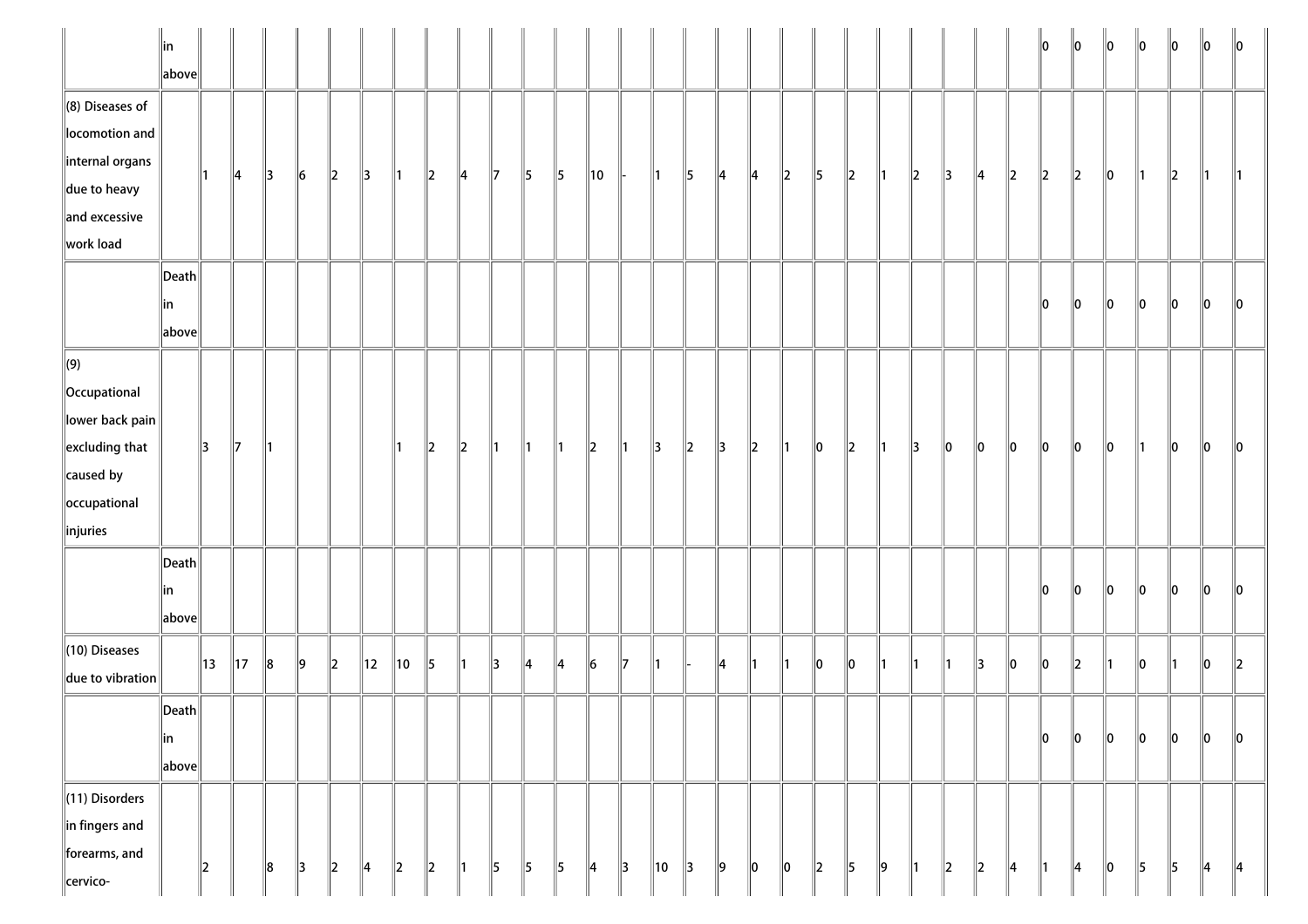| $\ $ bronchial              |                                      |     |                |     |               |               |         |         |                   |                   |                          |               |                |               |               |               |               |               |               |               |               |               |               |         |    |               |         |               |           |         |         |         |         |
|-----------------------------|--------------------------------------|-----|----------------|-----|---------------|---------------|---------|---------|-------------------|-------------------|--------------------------|---------------|----------------|---------------|---------------|---------------|---------------|---------------|---------------|---------------|---------------|---------------|---------------|---------|----|---------------|---------|---------------|-----------|---------|---------|---------|---------|
| disorder                    |                                      |     |                |     |               |               |         |         |                   |                   |                          |               |                |               |               |               |               |               |               |               |               |               |               |         |    |               |         |               |           |         |         |         |         |
|                             | $\ $ Death $\ $                      |     |                |     |               |               |         |         |                   |                   |                          |               |                |               |               |               |               |               |               |               |               |               |               |         |    |               |         |               |           |         |         |         |         |
|                             | ∥in                                  |     |                |     |               |               |         |         |                   |                   |                          |               |                |               |               |               |               |               |               |               |               |               |               |         |    |               | 10      | 10            | 10        | 10      | 10      | 10      | 10      |
|                             | above                                |     |                |     |               |               |         |         |                   |                   |                          |               |                |               |               |               |               |               |               |               |               |               |               |         |    |               |         |               |           |         |         |         |         |
| $\ $ (12) Diseases          |                                      |     |                |     |               |               |         |         |                   |                   |                          |               |                |               |               |               |               |               |               |               |               |               |               |         |    |               |         |               |           |         |         |         |         |
| due to causes               |                                      |     |                | 2   |               | 2             |         | $\ 2\ $ |                   | $\parallel$ 1     | $-$                      | $\overline{}$ | $\parallel$ 3  | H-            | $\parallel$ 1 | $\parallel$ 1 | $\parallel$ 0 | $\parallel$ 1 | $\parallel$ 1 | $ 0\rangle$   | $\parallel$ 4 | $ 0\rangle$   | $\parallel$ 1 | 10      | ∥1 | $\parallel$ 1 | 8       | 11            | 14        | 12      | 4       | $\ 2\ $ |         |
| $\left\Vert$ other than (8) |                                      |     |                |     |               |               |         |         |                   |                   |                          |               |                |               |               |               |               |               |               |               |               |               |               |         |    |               |         |               |           |         |         |         |         |
| $\ $ to (11)                |                                      |     |                |     |               |               |         |         |                   |                   |                          |               |                |               |               |               |               |               |               |               |               |               |               |         |    |               |         |               |           |         |         |         |         |
|                             | $\ $ Death $\ $                      |     |                |     |               |               |         |         |                   |                   |                          |               |                |               |               |               |               |               |               |               |               |               |               |         |    |               |         |               |           |         |         |         |         |
|                             | ∥in                                  |     |                |     |               |               |         |         |                   |                   |                          |               |                |               |               |               |               |               |               |               |               |               |               |         |    |               | 10      | 10            | 10        | 10      | 10      | 10      | 10      |
|                             | $\left\Vert \text{above}\right\Vert$ |     |                |     |               |               |         |         |                   |                   |                          |               |                |               |               |               |               |               |               |               |               |               |               |         |    |               |         |               |           |         |         |         |         |
| $\parallel$ (13) Anoxia     |                                      |     |                |     |               |               |         |         | $\qquad \qquad =$ | $\qquad \qquad -$ | 11                       | $\parallel$ 1 |                |               |               |               | 0             | $\ 0\ $       | $\ 0\ $       | $\ 2\ $       | $\parallel$ 1 | $\ 0\ $       | $ 0\rangle$   | $\ 0\ $ | 11 | $\vert$ 1     | $\ 0\ $ | 11            | 11        | $\ 0\ $ | $\ 0\ $ | $\ 0\ $ | $\ 0\ $ |
|                             | $\vert$ Death $\vert$                |     |                |     |               |               |         |         |                   |                   |                          |               |                |               |               |               |               |               |               |               |               |               |               |         |    |               |         |               |           |         |         |         |         |
|                             | ∥in                                  |     |                |     |               |               |         |         |                   |                   |                          |               |                |               |               |               |               |               |               |               |               |               |               |         |    |               | llo.    | 10            | 11        | 10      | 10      | 10      | llo     |
|                             | above                                |     |                |     |               |               |         |         |                   |                   |                          |               |                |               |               |               |               |               |               |               |               |               |               |         |    |               |         |               |           |         |         |         |         |
| $\parallel$ (14) Diseases   |                                      |     |                |     |               |               |         |         |                   |                   |                          |               |                |               |               |               |               |               |               |               |               |               |               |         |    |               |         |               |           |         |         |         |         |
| $\ $ due to chemical $\ $   |                                      |     |                |     |               |               |         |         |                   |                   |                          |               |                |               |               |               |               |               |               |               |               |               |               |         |    |               |         |               |           |         |         |         |         |
| substances                  |                                      | ∥9∶ | $\parallel$ 12 | ∥9∶ | $\parallel$ 7 | $\parallel$ 4 | $\ 6\ $ |         | 15                | $\parallel$ 7     | $\parallel$ <sub>2</sub> | $\ 2\ $       | $\parallel$ 11 | $\parallel$ 4 | $\parallel$ 3 | $\parallel$ 5 | $\parallel$   | $\parallel$ 4 | $ 0\rangle$   | $\parallel$ 3 | $ 0\rangle$   | $\parallel$ 4 | $\mathbb{Z}$  | 14      | ∥9 | 13            | ∥1∶     | ∥9            | $\vert$ 6 | 17      | 17      | $\ 8$   | 14      |
| $\ $ (excluding             |                                      |     |                |     |               |               |         |         |                   |                   |                          |               |                |               |               |               |               |               |               |               |               |               |               |         |    |               |         |               |           |         |         |         |         |
| cancer)                     |                                      |     |                |     |               |               |         |         |                   |                   |                          |               |                |               |               |               |               |               |               |               |               |               |               |         |    |               |         |               |           |         |         |         |         |
|                             | Death                                |     |                |     |               |               |         |         |                   |                   |                          |               |                |               |               |               |               |               |               |               |               |               |               |         |    |               |         |               |           |         |         |         |         |
|                             | in                                   |     |                |     |               |               |         |         |                   |                   |                          |               |                |               |               |               |               |               |               |               |               |               |               |         |    |               | 10      | $\parallel$ 2 | 10        | 10      | 10      | llo     | llo     |
|                             | above                                |     |                |     |               |               |         |         |                   |                   |                          |               |                |               |               |               |               |               |               |               |               |               |               |         |    |               |         |               |           |         |         |         |         |
| $\ $ (15)                   |                                      |     |                |     |               |               |         |         |                   |                   |                          |               |                |               |               |               |               |               |               |               |               |               |               |         |    |               |         |               |           |         |         |         |         |
| $\ $ Pneumoconiosis $\ $    |                                      |     |                |     |               |               |         |         |                   |                   |                          |               |                |               |               |               |               |               |               |               |               |               |               |         |    |               |         |               |           |         |         |         |         |
| $\parallel$ and             |                                      |     |                |     |               |               |         |         | $\qquad \qquad -$ | $-$               | $-$                      | $\overline{}$ |                |               |               |               | $\ 0\ $       | $\ 0\ $       | $\ 0\ $       | $\ 0\ $       | $\ 0\ $       | 10            | 10            | $\ 0\ $ | 10 | 10            | 10      | 10            | 10        | 10      | 0       | $\ 0\ $ | $\ 0\ $ |
| complications               |                                      |     |                |     |               |               |         |         |                   |                   |                          |               |                |               |               |               |               |               |               |               |               |               |               |         |    |               |         |               |           |         |         |         |         |
| $\ $ (only absent)          |                                      |     |                |     |               |               |         |         |                   |                   |                          |               |                |               |               |               |               |               |               |               |               |               |               |         |    |               |         |               |           |         |         |         |         |
| $\ $ (16) Diseases          |                                      |     |                |     |               |               |         |         |                   |                   |                          |               |                |               |               |               |               |               |               |               |               |               |               |         |    |               |         |               |           |         |         |         |         |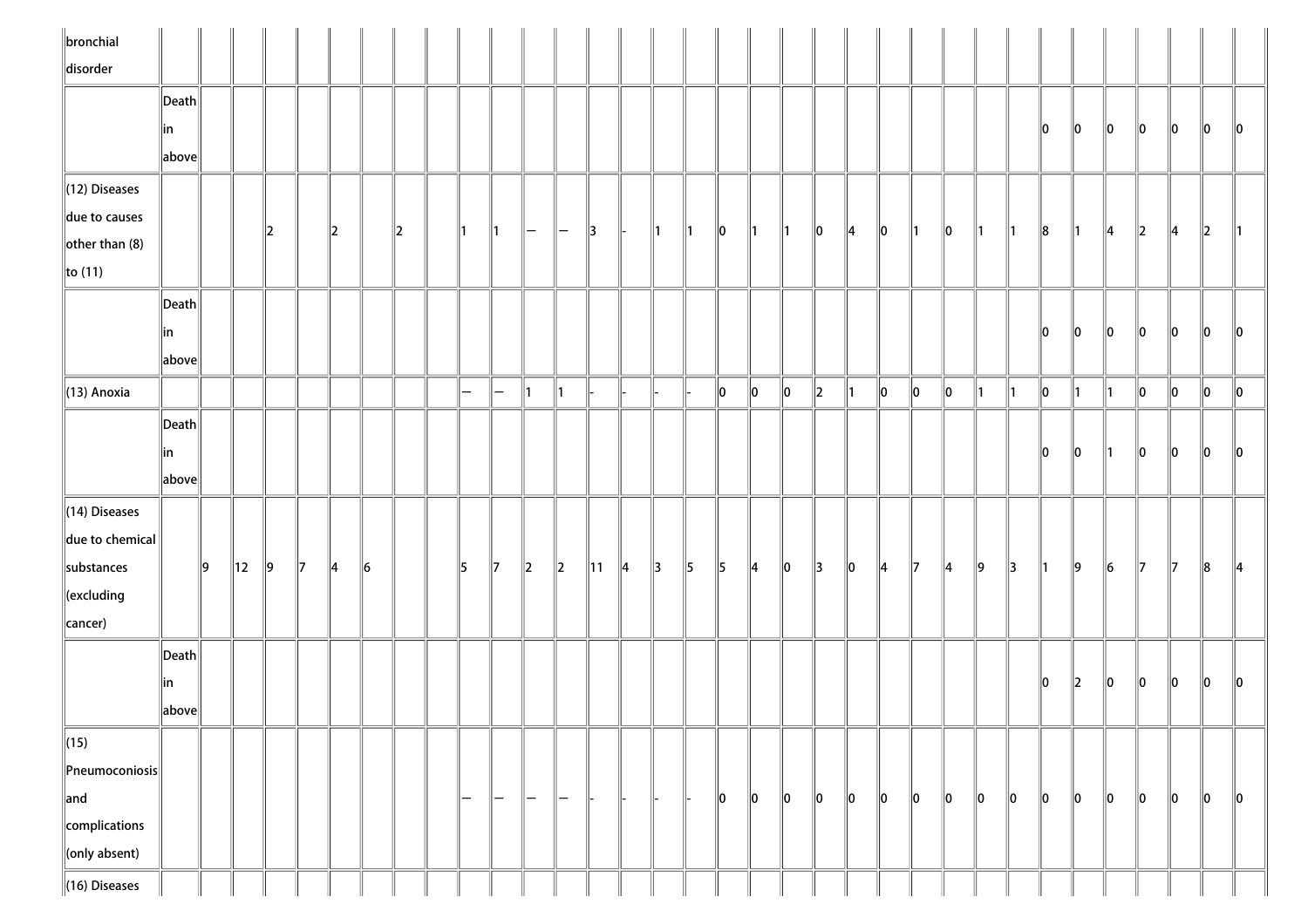| $\ $ due to<br>pathogenic<br>$\left\Vert$ organisms |                                        | $\parallel$ 3 | $\parallel$ 4 | $\parallel$ 12 | $\ 8$ | ∥4 | $\parallel$ 5 | $\parallel$ 3 | $\parallel$ 4 | $\parallel$ 4 | $\parallel$ 4 | $\parallel$ 4 | $\vert$ 2 | $\parallel$ 5 | $\parallel$ 5 | $\parallel$ 4 | $\parallel$ | $\ 2\ $ | $\parallel$ 3 | $\parallel$ 1 | $\parallel$ 9 | $\parallel$ 5 | $\parallel$ 5 | $\parallel$ 4 | $\parallel$ 3 | $\parallel$ 4 | $\ 8$   | $\parallel$ 9 | $\parallel$ 5 | $\parallel$ 7 | 9             | $\parallel$ 5 | $\parallel$ 15 |
|-----------------------------------------------------|----------------------------------------|---------------|---------------|----------------|-------|----|---------------|---------------|---------------|---------------|---------------|---------------|-----------|---------------|---------------|---------------|-------------|---------|---------------|---------------|---------------|---------------|---------------|---------------|---------------|---------------|---------|---------------|---------------|---------------|---------------|---------------|----------------|
|                                                     | $\left\Vert \mathsf{Death}\right\Vert$ |               |               |                |       |    |               |               |               |               |               |               |           |               |               |               |             |         |               |               |               |               |               |               |               |               |         |               |               |               |               |               |                |
|                                                     | ∥in                                    |               |               |                |       |    |               |               |               |               |               |               |           |               |               |               |             |         |               |               |               |               |               |               |               |               | 10      | $\parallel$ 1 | $\ 0\ $       | $\ 0\ $       | $\ 0\ $       | $\ 0\ $       | $\ 0\ $        |
|                                                     | above                                  |               |               |                |       |    |               |               |               |               |               |               |           |               |               |               |             |         |               |               |               |               |               |               |               |               |         |               |               |               |               |               |                |
| $\ $ (16)-2                                         |                                        |               |               |                |       |    |               |               |               |               |               |               |           |               |               |               |             |         |               |               |               |               |               |               |               |               |         |               |               |               |               |               |                |
| Occupational                                        |                                        |               |               |                |       |    |               |               |               |               |               |               |           |               |               |               |             |         |               |               |               |               |               |               |               |               |         |               |               |               |               |               |                |
| Diseases due to                                     |                                        |               |               |                |       |    |               |               |               |               |               |               |           |               |               |               |             |         |               |               |               |               |               |               |               |               |         |               |               |               |               |               |                |
| COVID-19 in                                         |                                        |               |               |                |       |    |               |               |               |               |               |               |           |               |               |               |             |         |               |               |               |               |               |               |               |               |         |               |               |               |               |               | $\parallel$ 3  |
| above in above                                      |                                        |               |               |                |       |    |               |               |               |               |               |               |           |               |               |               |             |         |               |               |               |               |               |               |               |               |         |               |               |               |               |               |                |
| $\parallel$ pathogenic                              |                                        |               |               |                |       |    |               |               |               |               |               |               |           |               |               |               |             |         |               |               |               |               |               |               |               |               |         |               |               |               |               |               |                |
| $\sqrt{\frac{1}{10}}$ organisms                     |                                        |               |               |                |       |    |               |               |               |               |               |               |           |               |               |               |             |         |               |               |               |               |               |               |               |               |         |               |               |               |               |               |                |
|                                                     | $\left\Vert \mathsf{Death}\right\Vert$ |               |               |                |       |    |               |               |               |               |               |               |           |               |               |               |             |         |               |               |               |               |               |               |               |               |         |               |               |               |               |               |                |
|                                                     | in                                     |               |               |                |       |    |               |               |               |               |               |               |           |               |               |               |             |         |               |               |               |               |               |               |               |               |         |               |               |               |               |               | $\parallel$ 0  |
|                                                     | $\ $ above $\ $                        |               |               |                |       |    |               |               |               |               |               |               |           |               |               |               |             |         |               |               |               |               |               |               |               |               |         |               |               |               |               |               |                |
| $\parallel$ (17) Cancer due                         |                                        |               |               |                |       |    |               |               |               |               |               |               |           |               |               |               |             |         |               |               |               |               |               |               |               |               |         |               |               |               |               |               |                |
| to ionizing                                         |                                        |               |               |                |       |    |               |               |               |               |               |               |           |               |               |               | 10          | 10      | $\ 0\ $       | $\ 0\ $       | $\ 0\ $       | $ 0\rangle$   | $ 0\rangle$   | $\ 0\ $       | 0             | $\ 0\ $       | $\ 0\ $ | $\ 0\ $       | $\ 0\ $       | $\ 0\ $       | $\ 0\ $       | $\ 0\ $       | $\ 0\ $        |
| radiation                                           |                                        |               |               |                |       |    |               |               |               |               |               |               |           |               |               |               |             |         |               |               |               |               |               |               |               |               |         |               |               |               |               |               |                |
|                                                     | $\left\Vert \mathsf{Death}\right\Vert$ |               |               |                |       |    |               |               |               |               |               |               |           |               |               |               |             |         |               |               |               |               |               |               |               |               |         |               |               |               |               |               |                |
|                                                     | in                                     |               |               |                |       |    |               |               |               |               |               |               |           |               |               |               |             |         |               |               |               |               |               |               |               |               | 10      | $\ 0\ $       | $\ 0\ $       | $\ 0\ $       | $\ 0\ $       | $\ 0\ $       | $\ 0\ $        |
|                                                     | $\ $ above $\ $                        |               |               |                |       |    |               |               |               |               |               |               |           |               |               |               |             |         |               |               |               |               |               |               |               |               |         |               |               |               |               |               |                |
| $\parallel$ (18) Cancer due                         |                                        |               |               |                |       |    |               |               |               |               |               |               |           |               |               |               |             |         |               |               |               |               |               |               |               |               |         |               |               |               |               |               |                |
| to chemical                                         |                                        |               |               |                |       |    |               |               |               |               |               |               |           |               |               |               | $\ 0\ $     | $\ 0\ $ | $\ 0\ $       | $\ 0\ $       | $\ 0\ $       | $\ 0\ $       | $\ 0\ $       | $\ 0\ $       | $\ 0\ $       | $\ 0\ $       | $\ 0\ $ | $\ 0\ $       | $\ 0\ $       | $\ 0\ $       | $\ 0\ $       | $\ 0\ $       | $\ 0\ $        |
| substances                                          |                                        |               |               |                |       |    |               |               |               |               |               |               |           |               |               |               |             |         |               |               |               |               |               |               |               |               |         |               |               |               |               |               |                |
|                                                     | $\left\Vert \mathsf{Death}\right\Vert$ |               |               |                |       |    |               |               |               |               |               |               |           |               |               |               |             |         |               |               |               |               |               |               |               |               |         |               |               |               |               |               |                |
|                                                     | in                                     |               |               |                |       |    |               |               |               |               |               |               |           |               |               |               |             |         |               |               |               |               |               |               |               |               | 10      | 10            | 10            | 10            | $\parallel$ 0 | $\parallel$ 0 | $\ 0\ $        |
|                                                     | $\ $ above $\ $                        |               |               |                |       |    |               |               |               |               |               |               |           |               |               |               |             |         |               |               |               |               |               |               |               |               |         |               |               |               |               |               |                |
| $\parallel$ (19) Cancer due                         |                                        |               |               |                |       |    |               |               |               |               |               |               |           |               |               |               |             |         |               |               |               |               |               |               |               |               |         |               |               |               |               |               |                |
| to causes other                                     |                                        |               |               |                |       |    |               |               |               |               |               |               |           |               |               |               |             |         |               |               |               |               |               |               |               |               |         |               |               |               |               |               |                |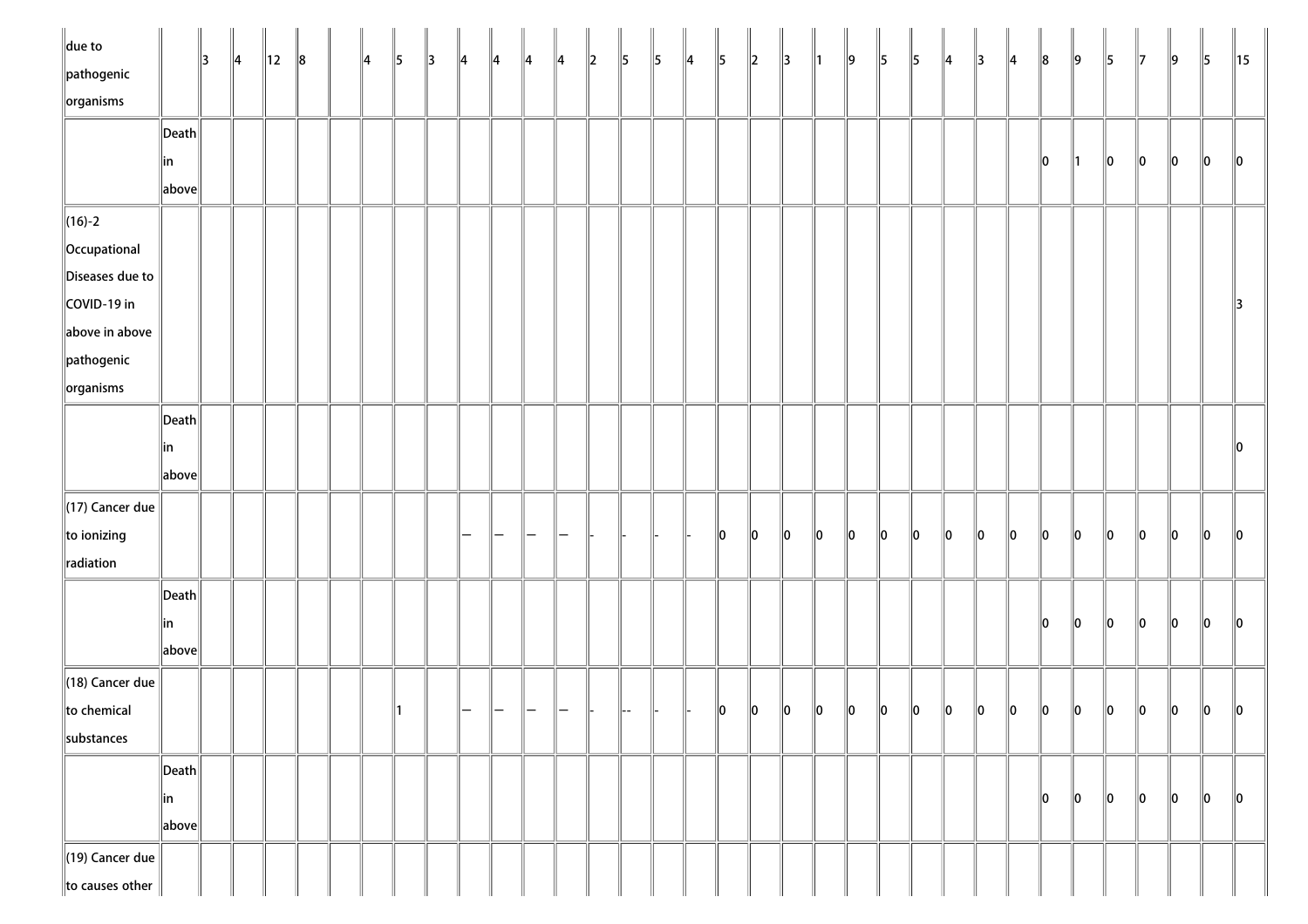| than $(17)$ and                             |                                        |     |               |               |  |  |    |     |                   |    |               | $\parallel$   | $\parallel$ | $\parallel$   | $\ 0\ $   | $\ 0\ $        | $\ 0\ $ | $\ 0\ $       | $\ 0\ $ | $\ 0\ $        | $\ 0\ $       | $\ 0\ $       | $\ 0\ $ | $\ 0\ $       | $\ 0\ $       | $\ 0\ $       | $\ 0\ $       | $\ 0\ $       | $\ 0\ $       | $\ 0\ $       | $\ 0\ $       |
|---------------------------------------------|----------------------------------------|-----|---------------|---------------|--|--|----|-----|-------------------|----|---------------|---------------|-------------|---------------|-----------|----------------|---------|---------------|---------|----------------|---------------|---------------|---------|---------------|---------------|---------------|---------------|---------------|---------------|---------------|---------------|
| $\ $ (18)                                   |                                        |     |               |               |  |  |    |     |                   |    |               |               |             |               |           |                |         |               |         |                |               |               |         |               |               |               |               |               |               |               |               |
|                                             | $\ $ Death $\ $                        |     |               |               |  |  |    |     |                   |    |               |               |             |               |           |                |         |               |         |                |               |               |         |               |               |               |               |               |               |               |               |
|                                             | ∥in                                    |     |               |               |  |  |    |     |                   |    |               |               |             |               |           |                |         |               |         |                |               |               |         |               | 10            | $\ 0\ $       | $\ 0\ $       | $\ 0\ $       | $\ 0\ $       | $\ 0\ $       | $\ 0\ $       |
|                                             | $\ $ above $\ $                        |     |               |               |  |  |    |     |                   |    |               |               |             |               |           |                |         |               |         |                |               |               |         |               |               |               |               |               |               |               |               |
| $\ $ (20)                                   |                                        |     |               |               |  |  |    |     |                   |    |               |               |             |               |           |                |         |               |         |                |               |               |         |               |               |               |               |               |               |               |               |
| Cerebrovascular                             |                                        |     |               |               |  |  |    |     |                   |    |               |               |             |               |           |                |         |               |         |                |               |               |         |               |               |               |               |               |               |               |               |
| disease, heart                              |                                        |     |               |               |  |  |    |     |                   |    |               |               |             |               |           |                |         |               |         |                |               |               |         |               |               |               |               |               |               |               |               |
| disease, etc.                               |                                        |     |               |               |  |  |    |     |                   |    |               |               |             |               |           |                |         |               |         |                |               |               |         |               | $\parallel$ 3 | $\ 0\ $       | $\parallel$ 1 | $\ 0\ $       | $\parallel$ 1 | $\parallel$ 1 | $\parallel$ 1 |
| $\ $ due to                                 |                                        |     |               |               |  |  |    |     |                   |    |               |               |             |               |           |                |         |               |         |                |               |               |         |               |               |               |               |               |               |               |               |
| overwork                                    |                                        |     |               |               |  |  |    |     |                   |    |               |               |             |               |           |                |         |               |         |                |               |               |         |               |               |               |               |               |               |               |               |
|                                             | $\vert$ Death $\vert$                  |     |               |               |  |  |    |     |                   |    |               |               |             |               |           |                |         |               |         |                |               |               |         |               |               |               |               |               |               |               |               |
|                                             | ∥in                                    |     |               |               |  |  |    |     |                   |    |               |               |             |               |           |                |         |               |         |                |               |               |         |               | 10            | $\ 0\ $       | $\parallel$ 1 | $ 0\rangle$   | $\ 0\ $       | $\parallel$ 1 | $\ 0\ $       |
|                                             | above                                  |     |               |               |  |  |    |     |                   |    |               |               |             |               |           |                |         |               |         |                |               |               |         |               |               |               |               |               |               |               |               |
| $\ $ (21) Mental                            |                                        |     |               |               |  |  |    |     |                   |    |               |               |             |               |           |                |         |               |         |                |               |               |         |               |               |               |               |               |               |               |               |
| disorder due to                             |                                        |     |               |               |  |  |    |     |                   |    |               |               |             |               |           |                |         |               |         |                |               |               |         |               |               |               |               |               |               |               |               |
| serious                                     |                                        |     |               |               |  |  |    |     |                   |    |               |               |             |               |           |                |         |               |         |                |               |               |         |               |               |               |               |               |               |               |               |
| occupational                                |                                        |     |               |               |  |  |    |     |                   |    |               |               |             |               |           |                |         |               |         |                |               |               |         |               | $\parallel$ 1 | $\ 0\ $       | $\parallel$ 1 | $\ 0\ $       | $\ 0\ $       | $\ 0\ $       | $\ 0\ $       |
| $\ $ psychological                          |                                        |     |               |               |  |  |    |     |                   |    |               |               |             |               |           |                |         |               |         |                |               |               |         |               |               |               |               |               |               |               |               |
| burden                                      |                                        |     |               |               |  |  |    |     |                   |    |               |               |             |               |           |                |         |               |         |                |               |               |         |               |               |               |               |               |               |               |               |
|                                             | $\left\Vert \mathsf{Death}\right\Vert$ |     |               |               |  |  |    |     |                   |    |               |               |             |               |           |                |         |               |         |                |               |               |         |               |               |               |               |               |               |               |               |
|                                             | in                                     |     |               |               |  |  |    |     |                   |    |               |               |             |               |           |                |         |               |         |                |               |               |         |               | $\parallel$ 1 | $\ 0\ $       | $\parallel$ 1 | $\ 0\ $       | $\ 0\ $       | $\ 0\ $       | $\ 0\ $       |
|                                             | above                                  |     |               |               |  |  |    |     |                   |    |               |               |             |               |           |                |         |               |         |                |               |               |         |               |               |               |               |               |               |               |               |
| $\ $ (22) Other                             |                                        |     |               |               |  |  |    |     |                   |    |               |               |             |               |           |                |         |               |         |                |               |               |         |               |               |               |               |               |               |               |               |
| diseases                                    |                                        |     |               |               |  |  |    |     |                   |    |               |               |             |               |           |                |         |               |         |                |               |               |         |               |               |               |               |               |               |               |               |
| $\left\Vert$ evidently due to $\right\Vert$ |                                        | ∥1. | $\parallel$ 3 | $\parallel$ 2 |  |  | ∥1 | $-$ | $\qquad \qquad -$ | ∥1 | $\parallel$ 1 | $\parallel$ 3 | $\ 8$       | $\parallel$ 3 | $\vert$ 6 | $\parallel$ 11 | $\ 2\ $ | $\parallel$ 4 | $\ 8$   | $\parallel$ 10 | $\parallel$ 9 | $\parallel$ 4 | $\ 8$   | $\parallel$ 5 | $\parallel$ 7 | $\parallel$ 3 | $\parallel$ 4 | $\parallel$ 4 | $\parallel$ 7 | $\parallel$ 4 | $\parallel$ 5 |
| occupational                                |                                        |     |               |               |  |  |    |     |                   |    |               |               |             |               |           |                |         |               |         |                |               |               |         |               |               |               |               |               |               |               |               |
| ∥causes                                     |                                        |     |               |               |  |  |    |     |                   |    |               |               |             |               |           |                |         |               |         |                |               |               |         |               |               |               |               |               |               |               |               |
|                                             | $\ $ Death $\ $                        |     |               |               |  |  |    |     |                   |    |               |               |             |               |           |                |         |               |         |                |               |               |         |               |               |               |               |               |               |               |               |
|                                             | in                                     |     |               |               |  |  |    |     |                   |    |               |               |             |               |           |                |         |               |         |                |               |               |         |               | 10            | 10            | 10            | 10            | 10            | 10            | $\ 0\ $       |